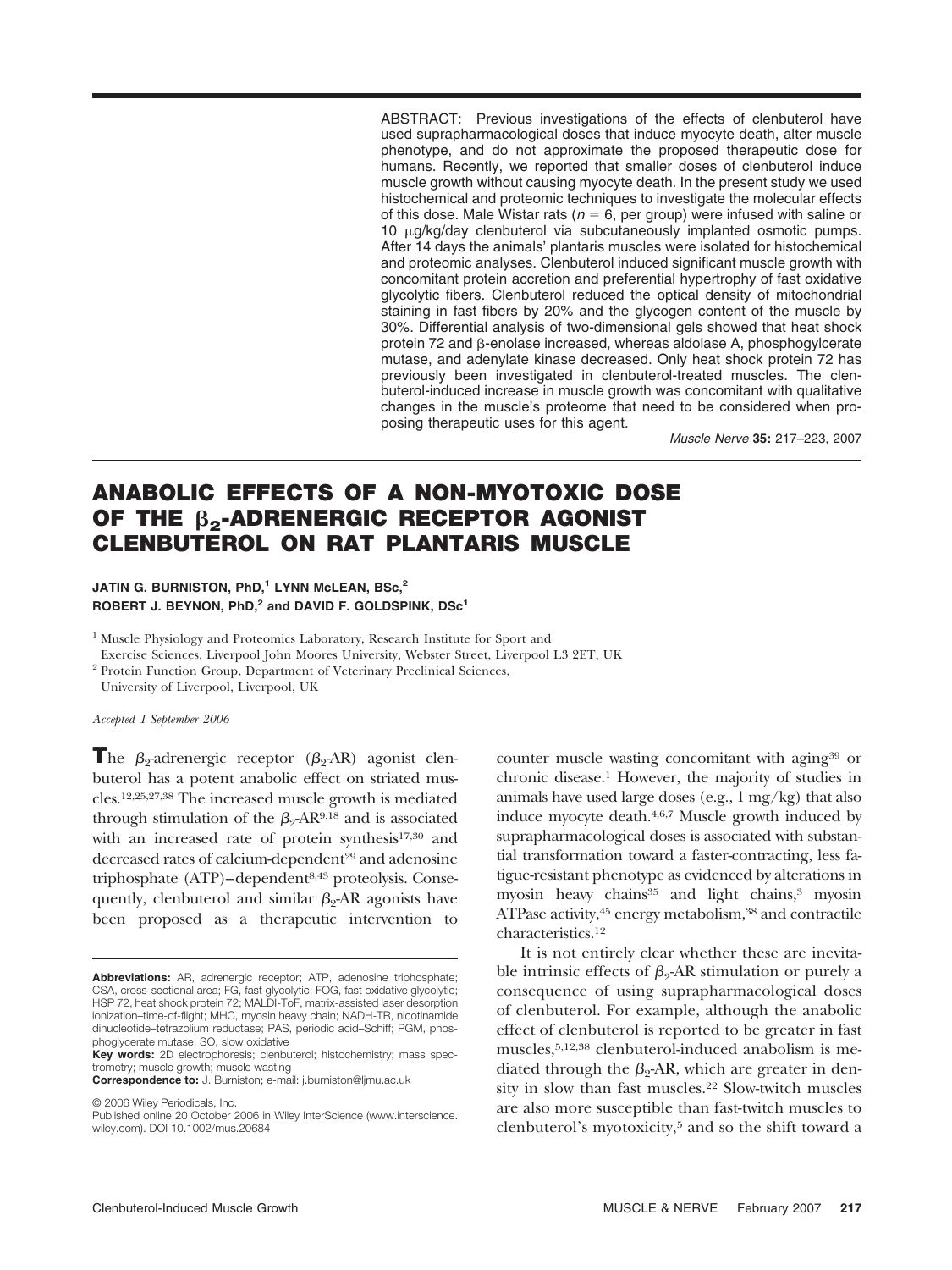faster muscle phenotype might be through the selective deletion of slow myofibers. Compatible with this, clenbuterol has more pronounced deleterious effects on the calcium handling of the sarcoplasmic reticulum of slow compared with fast-twitch fibers,<sup>2</sup> and this aberrant calcium handling may be the mechanism by which clenbuterol induces cell death.14

Recently, we reported that the myotoxic effects of clenbuterol can be separated from its anabolic effects by controlling the dose administered. That is, infusion of large doses  $(100 \ \mu g \text{ or } 1 \text{ mg/kg/day})$ induced muscle growth and caused myofiber death, whereas a lower dose (10  $\mu$ g/kg/day) induced growth without myocyte death.5 Here we attempt to identify the subtle effects of this lower dose of clenbuterol using traditional muscle histochemistry and proteomic analysis, involving differential analysis of two-dimensional (2D) gels and mass spectrometry.13 A significant advantage of this proteomic approach is its inductive nature and inherent ability to identify new effects or processes not previously associated with a particular intervention.36 Our hypothesis was based on the ideal of a pure anabolic stimulus, that is, a quantitative increase in muscle mass through accretion of protein without qualitative changes in protein expression. We sought to determine whether clenbuterol-induced muscle growth differed from this ideal.

## **MATERIALS AND METHODS**

**Animal Husbandry.** All experimental procedures complied with the British and U.S. national guidelines. Male Wistar rats were bred in-house in a conventional colony and the environmental conditions were controlled at 20  $\pm$  2°C, 45%–50% humidity, and a 12-h light (0600 –1800) and dark cycle. Water and food (containing 18.5% protein) were available ad libitum and the daily consumptions of each individual animal were recorded.

Animals ( $n = 6$  per group) were infused with either clenbuterol 10  $\mu$ g/kg/day or the saline vehicle only for 14 days, via subcutaneous osmotic pumps implanted under isoflurane anesthesia, as described previously.5 After the 14-day infusion with either clenbuterol or saline, the animals were killed by cervical dislocation. A segment of the mid-belly from the plantaris was resected and mounted in transverse section and supported with liver before being snapfrozen in supercooled isopentane and stored at  $-80^{\circ}$ C. The contralateral plantaris was frozen in liquid nitrogen and stored at  $-80^{\circ}$ C for biochemical analyses.

**Muscle Histology.** Serial cryosections (5 μm) were cut from each muscle specimen and stained using myosin ATPase (after pre-incubation in either acid pH 4.35 or alkali pH 10.4 solutions<sup>16</sup>), nicotinamide dinucleotide–tetrazolium reductase (NADH-TR), or periodic acid–Schiff (PAS). Cryosections were viewed  $(\times 100$  magnification) by light microscopy and were digitized using a 12-bit charge-coupled device (1213C; DVC, Austin, Texas). One hundred myofibers from each muscle were randomly selected and identified as being either slow oxidative (SO), fast oxidative glycolytic (FOG), or fast glycolytic (FG) from myosin ATPase–stained cryosections. Calibrated image analysis software (Lucia; LIM, Hostivar, Czech Republic) was used to measure myofiber cross-sectional area (CSA), and the average mitochondrial density and glycogen content were estimated by measuring the optical density of SO, FOG, or FG fibers (100 each) on NADH-TR or PAS-stained cryosections, respectively.

**Protein Biochemistry.** Muscles were pulverized in liquid nitrogen and an accurately weighed portion  $(\sim 100 \text{ mg})$  homogenized on ice in 10 volumes of (in millimoles): 100 NaCl, 50 Tris, 2 ethylene-diamine tetraacetic acid (EDTA), and 0.5 dithiothreitol (pH 7.5), plus complete protease inhibitor (Roche Diagnostics, Lewes, UK). The protein concentration of a 5-µl aliquot of this homogenate was measured using a modified microtiter plate version of the Bradford assay (Sigma; Poole, Dorset, UK). The total protein content of each muscle was then calculated by multiplying protein concentration, homogenate volume, and the fraction of the ground portion relative to total muscle wet weight.

Muscle homogenates were prepared for 2D electrophoresis by centrifugation at 12,000 *g* and 4°C for 45 min. An aliquot of the supernatant (sarcoplasmic fraction), containing  $250 \mu$ g of protein, was resuspended in standard rehydration buffer containing 8 mol urea,  $2\%$  (w/v) 3-[(3-cholamidopropyl) dimethylammonio]-1-propanesulfonate, 20 mmol dithiothreitol, and 0.5% (v/v) ampholytes, and loaded onto 13-cm immobilized pH gradient (IPG) strips (pH 3–10; GE Healthcare, Little Chalfont, UK). Isoelectric focusing (total 52,000 volt-hours) was conducted and the IPG strips equilibrated in 50 mmol Tris-HCl (pH 8.8), containing 6 mol urea,  $30\%$  (v/v) glycerol, 2% (w/v) sodium dodecylsulfate, and a trace of bromophenol blue. Dithiothreitol (10 mg/ ml) was present as a reducing agent in the first equilibration and iodoacetamide (25 mg/ml) in the second. Proteins were electrophoresed through a linear 12% polyacrylamide gel at 20°C; initially at a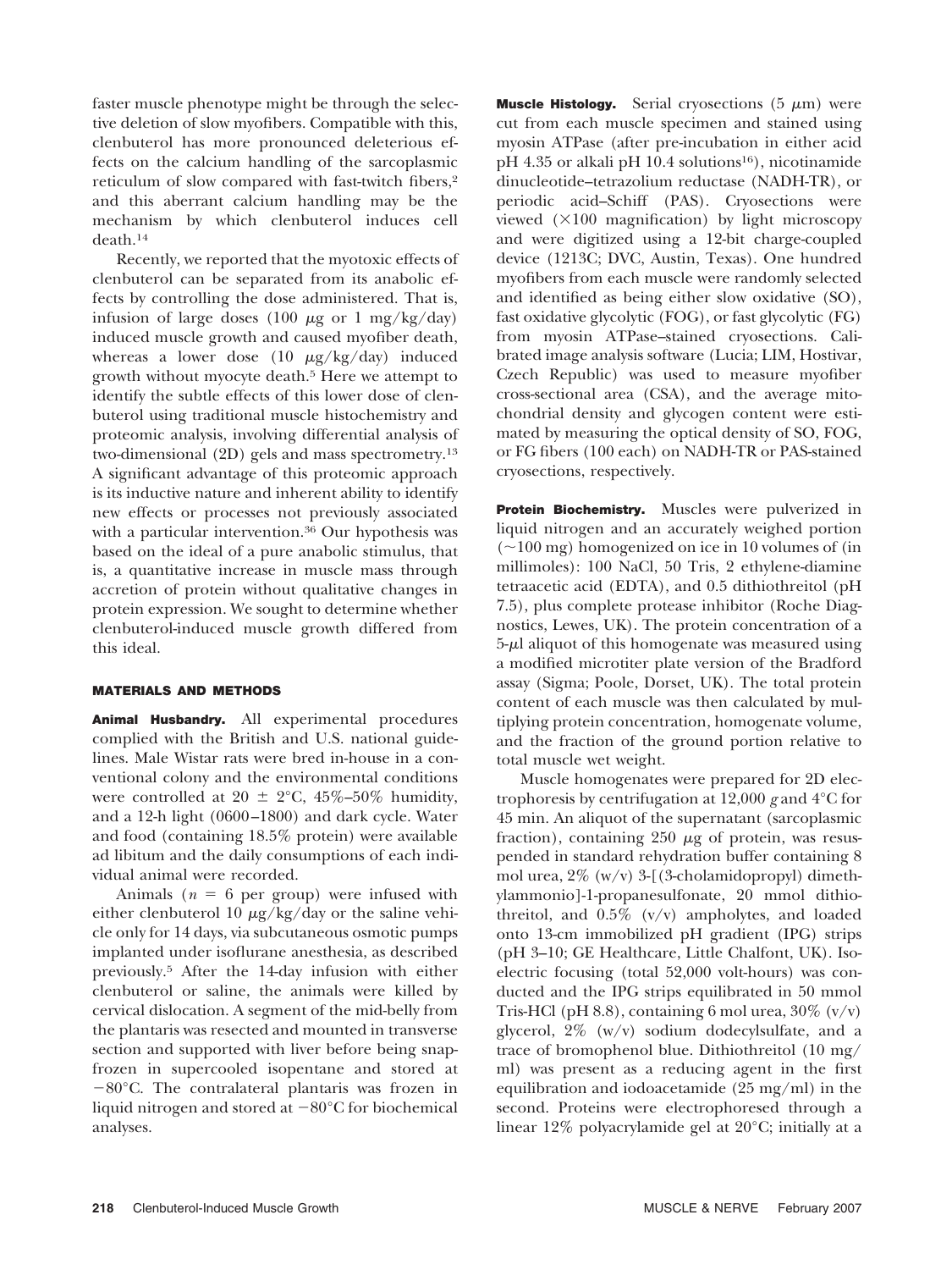

**FIGURE 1.** Histochemical analysis of muscle adaptation. Serial cryosections of plantaris muscle stained for myosin ATPase using an acid **(A)** or alkali **(B)** pre-incubation and used to assign myofiber types as slow oxidative (SO), fast oxidative glycolytic (FOG), and fast glycolytic (FG). Nicotinamide dinucleotide–tetrazolium reductase **(C, D)** and periodic acid–Schiff **(E, F)** staining demonstrates the marked differences in mitochondrial density and glycogen content, respectively, between saline-treated **(C, E)** and clenbuterol-treated **(D, F)** plantaris muscles. All images are  $\times$  200 magnification.

constant current of 15 mA per gel for 30 min and then at 30 mA per gel. Digitized images of colloidal Coomassie-stained gels (Bio-Safe; Bio-Rad, Hercules, California) were analyzed using 2D expression software (Non Linear Dynamics, Newcastle, UK). Spot volumes were expressed relative to the total integrated spot density, and those spots that changed significantly were excised and subjected to in-gel digestion and peptide extraction using a Mass-Prep digestion robot (Micromass, Manchester, UK). Peptides mixed with matrix ( $\alpha$ -cyano-4-hydroxcinnamic acid) and spotted onto a target plate were analyzed using matrix-assisted laser desorption ionization– time-of-flight (MALDI-ToF) mass spectrometry (Micromass, Manchester, UK) over the range 1000 – 3500 thomsons. Proteins were identified from their peptide mass fingerprint by manually searching a locally implemented Mascot server. Search parameters were restricted by taxonomic class (Rodentia) and allowed a single trypsin missed cleavage, carbamidomethyl modification of cysteine, oxidation of methionine, and an  $m/z$  error of  $\pm$  250 ppm.

**Statistical Analyses.** Data are presented as mean  $\pm$ SEM. Statistically significant differences between saline- and clenbuterol-treated muscles were determined using Student's two-tailed independent *t*-test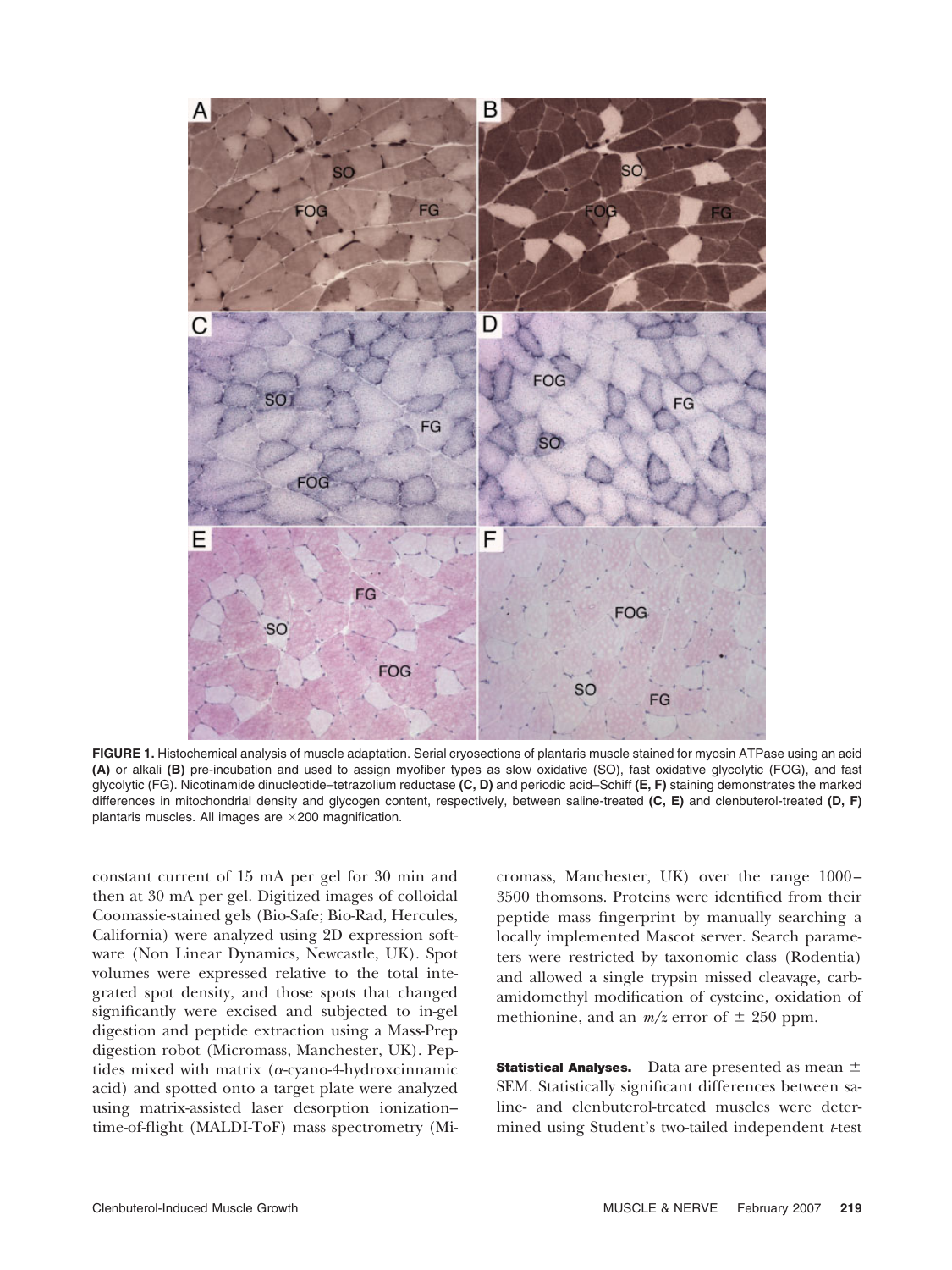| <b>Table 1.</b> Plantaris muscle characteristics after infusion of saline or clenbuterol. |                     |                            |                     |  |  |  |  |
|-------------------------------------------------------------------------------------------|---------------------|----------------------------|---------------------|--|--|--|--|
|                                                                                           | <b>SO</b>           | <b>FOG</b>                 | FG.                 |  |  |  |  |
| Fiber type proportion (%)                                                                 |                     |                            |                     |  |  |  |  |
| Saline                                                                                    | $12 \pm 0.3$        | $28 \pm 0.6$               | $60 \pm 0.6$        |  |  |  |  |
| Clenbuterol                                                                               | $10 \pm 0.9$        | $27 \pm 1.1$               | $63 \pm 2$          |  |  |  |  |
| Cross-sectional area $(\mu m^2)$                                                          |                     |                            |                     |  |  |  |  |
| Saline                                                                                    | $2751 \pm 93$       | $2301 \pm 73$              | $4053 \pm 71$       |  |  |  |  |
| Clenbuterol                                                                               | $3292 \pm 37$       | $2962 \pm 81$ <sup>*</sup> | $4086 \pm 64$       |  |  |  |  |
| Calculated total area (arbitrary units)                                                   |                     |                            |                     |  |  |  |  |
| Saline                                                                                    | $330 \pm 13$        | $644 \pm 14$               | $2432 \pm 44$       |  |  |  |  |
| Clenbuterol                                                                               | $329 \pm 33$        | $800 \pm 19$ <sup>*</sup>  | $2575 \pm 68^*$     |  |  |  |  |
| Change in calculated area (%)                                                             | $-0.3$              | $+24$                      | $+6$                |  |  |  |  |
| NADH-TR staining (optical density)                                                        |                     |                            |                     |  |  |  |  |
| Saline                                                                                    | $0.189 \pm 0.005$   | $0.182 \pm 0.005$          | $0.134 \pm 0.003$   |  |  |  |  |
| Clenbuterol                                                                               | $0.200 \pm 0.002$   | $0.136 \pm 0.007$ *        | $0.122 \pm 0.02^*$  |  |  |  |  |
| PAS staining (optical density)                                                            |                     |                            |                     |  |  |  |  |
| Saline                                                                                    | $0.151 \pm 0.003$   | $0.259 \pm 0.017$          | $0.230 \pm 0.012$   |  |  |  |  |
| Clenbuterol                                                                               | $0.127 \pm 0.005$ * | $0.160 \pm 0.006^*$        | $0.153 \pm 0.004^*$ |  |  |  |  |

*All data are presented as mean SEM (*n *6 per group). Calculated total area represents the average cross-sectional area for each fiber type multiplied by fiber type proportion (%). Data were analyzed using Student's two-tailed t*-test.

\*P *0.05, significantly different from saline control.*

and differences were considered statistically significant at  $P < 0.05$ .

### **RESULTS**

At the beginning of the experiment the average body weight of all rats was  $285 \pm 7$  g. This increased by 8% to 311  $\pm$  10 g after infusion with saline and by 13% to 328  $\pm$  6 g with clenbuterol. Clenbuterol significantly  $(P < 0.05)$  increased the wet weight  $(271.9 \pm 17 \text{ mg vs. } 317 \pm 23 \text{ mg})$  and total protein content (48  $\pm$  3.2 mg vs. 56.1  $\pm$  4.1 mg) of the plantaris. Histochemistry (Fig. 1) was used to investigate any changes in the myofiber profile, mitochondrial density, and glycogen content of the muscles. Clenbuterol increased the CSA of all fiber types (SO, FOG, and FG), but only the hypertrophy of the FOG fibers was statistically significant  $(P < 0.05)$ . When calculated as total area (i.e., percent number of myofibers multiplied by their average CSA) the proportion of muscle composed of SO fibers was identical between saline- and clenbuterol-treated muscles, but the calculated total areas of FOG and FG fibers increased by 24% and 6%, respectively (Table 1). The density of NADH-TR staining, indicative of mitochondrial content, decreased (range 10%–25%) in FOG and FG fibers, whereas the density of PAS staining of muscle glycogen decreased (range 16%–38%) in all three myofiber types (Table 1). Differential analysis of 2D gels matched 87 protein spots, 5 of which were significantly  $(P < 0.01)$ altered in abundance by clenbuterol (Fig. 2). Peptide ion spectra were collected using MALDI-ToF

mass spectrometry and used to identify each protein based on its peptide mass fingerprint (Table 2).

## **DISCUSSION**

This work deepens our knowledge of the effects of clenbuterol on skeletal muscle. By using this lower dose, derived from our previous studies,4,5 we have avoided the confounding influences of myocyte death<sup>5</sup> and gross perturbations in metabolism<sup>12</sup> that are associated with the use of larger doses of clenbuterol. Proteomic analysis revealed five proteins that were significantly altered in response to clenbuterol 10  $\mu$ g/kg/day (Table 2). Only one, heat shock protein 72 (HSP 72), has previously been investigated in relation to  $\beta_2$ -agonist administration.32

Large doses of clenbuterol significantly increase the abundance of type IIb myosin heavy chain (MHC) in the rat plantaris and other muscles with mixed fiber types,32,35,40 thereby increasing speed of  $contraction<sup>12</sup>$  and providing a useful model to investigate changes in muscle phenotype.3 In skeletal muscle, HSP 72 is localized to SO myofibers expressing predominantly type I MHC.31 Interventions, such as functional overload<sup>33</sup> or endurance exer $cise,$ <sup>11</sup> that increase the proportion of type I fibers also increase the abundance of HSP 72. In contrast, the administration of large doses of clenbuterol decreases the expression of HSP 72,32 and this is related to the reduced proportion of type I MHC in the clenbuterol-treated muscles. In this study, the total area of the plantaris occupied by SO fibers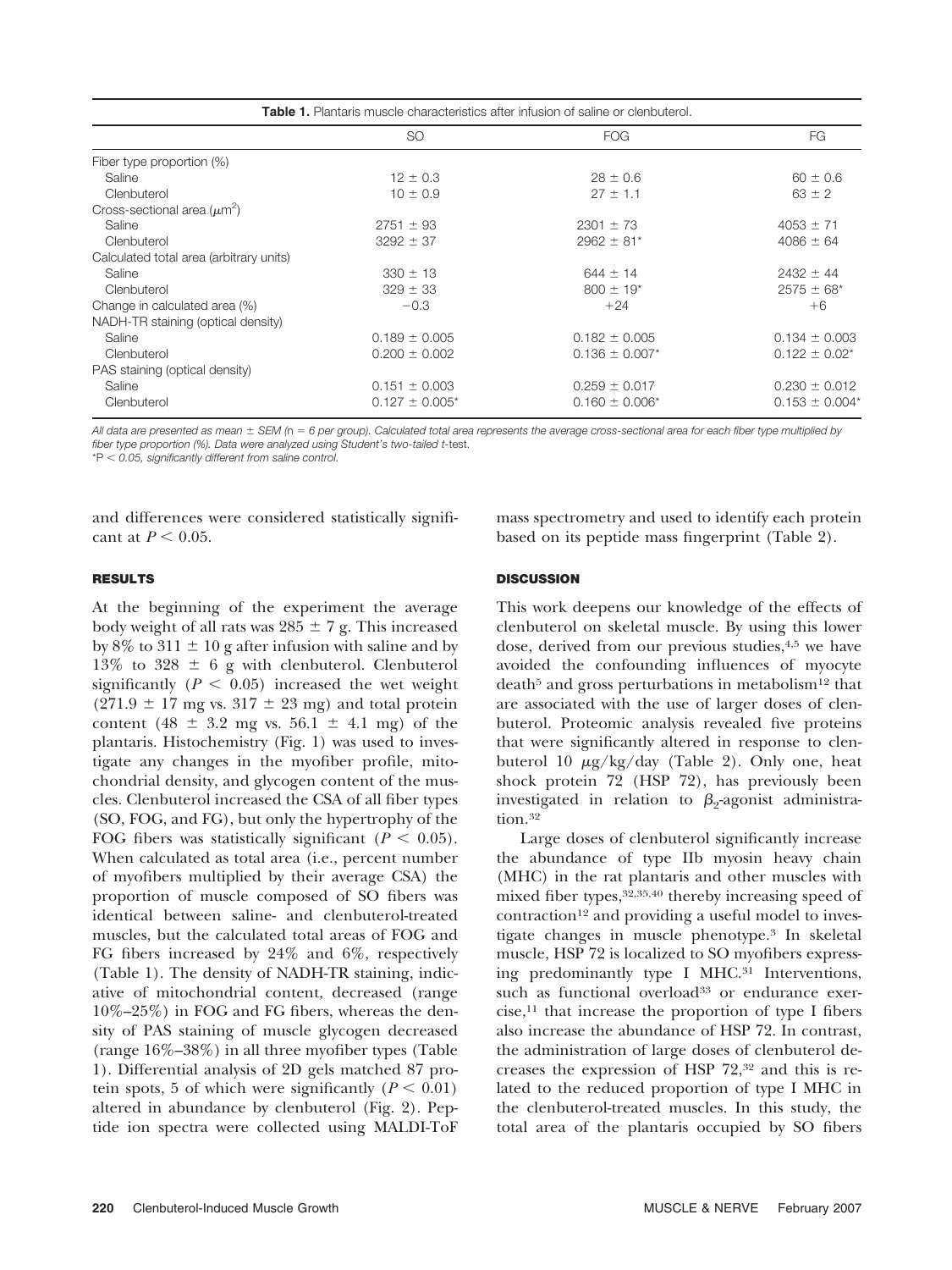

**FIGURE 2.** Two-dimensional electrophoretic separation of sarcoplasmic proteins. Representative gel image of the soluble protein fraction (250 µg) of plantaris muscle focused on a 13-cm IPG strip (pH 3–10) and electrophoresed through a 16-cm, 12% polyacrylamide gel. Insets show spot densities as three-dimensional images and those protein spots (arrows) significantly different between saline- and clenbuterol-treated muscles. Spot numbers are consistent with Table 2.

(Table 1) was not changed by clenbuterol, but the abundance of HSP 72 was increased (Table 2). Possibly, this increase in HSP 72 is one of the mechanisms by which the muscle is able to resist the cell death induced by larger doses of this agent.5

Clenbuterol has been reported to increase the uptake of glucose and the accumulation of glycogen in insulin-resistant skeletal muscles.34 However, in normal healthy animals, clenbuterol caused a striking decrease in the glycogen content of the plantaris and this was particularly evident in the FOG and FG fibers (Fig. 1 and Table 1). Previously, glycolytic enzymes such as phosphofructokinase have been reported to either increase<sup>35</sup> or decrease<sup>12</sup> after administration of large doses of clenbuterol. In this study we observed opposing changes in the abundance of three glycolytic enzymes; whereas both fructosebisphosphate aldolase A (aldolase A) and phosphogylcerate mutase (PGM) decreased,  $\beta$ -enolase increased, making it difficult to determine the net

| Table 2. Clenbuterol-induced changes in plantaris muscle proteins. |                         |                      |               |          |                |                 |             |  |  |
|--------------------------------------------------------------------|-------------------------|----------------------|---------------|----------|----------------|-----------------|-------------|--|--|
| Spot #                                                             | Protein                 | $FC(P-value)$        | Accession no. | Coverage | Mowse<br>score | Expect<br>value | p//MW       |  |  |
|                                                                    | Heat shock protein 72   | $+2.2 (P = 0.01)$    | S31716        | 18%      | 88             | $3.0 e^{-05}$   | 5.43/71.320 |  |  |
| 2.                                                                 | B-enolase               | $+2.5 (P = 0.00001)$ | Q5XIV3        | 48%      | 153            | $6.1 e^{-11}$   | 7.08/47.470 |  |  |
| 3.                                                                 | Aldolase A              | $-2.4 (P = 0.0003)$  | Q63038        | 43%      | 187            | 4.1 $e^{-15}$   | 8.39/39.700 |  |  |
| $\overline{4}$ .                                                   | Adenylate kinase        | $-2.7 (P = 0.006)$   | Q5EBC5        | 45%      | 84             | 4.8 $e^{-05}$   | 7.66/21.780 |  |  |
| 5.                                                                 | Phosphoglycerate mutase | $-2.8 (P = 0.009)$   | A33793        | 29%      | 91             | $1.0e^{-04}$    | 8.85/29.036 |  |  |

*Spot numbers correspond to those in Figure 2. Fold changes (FC) are calculated from relative differences in normalized spot density compared with salineinfused controls. Statistical differences in the relative abundance of protein spots were determined using Student's independent* t*-test. Accession no. is the protein database entry identified after searching their peptide mass fingerprint against the mass spectrometry protein sequence database using the Mascot search engine. The proportion of the protein sequence that was identified is reported as percent coverage and a Mowse score 63 was statistically significant (*P *0.05) in all cases. Expect value is the number of database matches with equal or better scores that are expected to occur by chance alone. The isoelectric point (pI) and molecular weight (MW) are theoretical values calculated from the protein database entry.*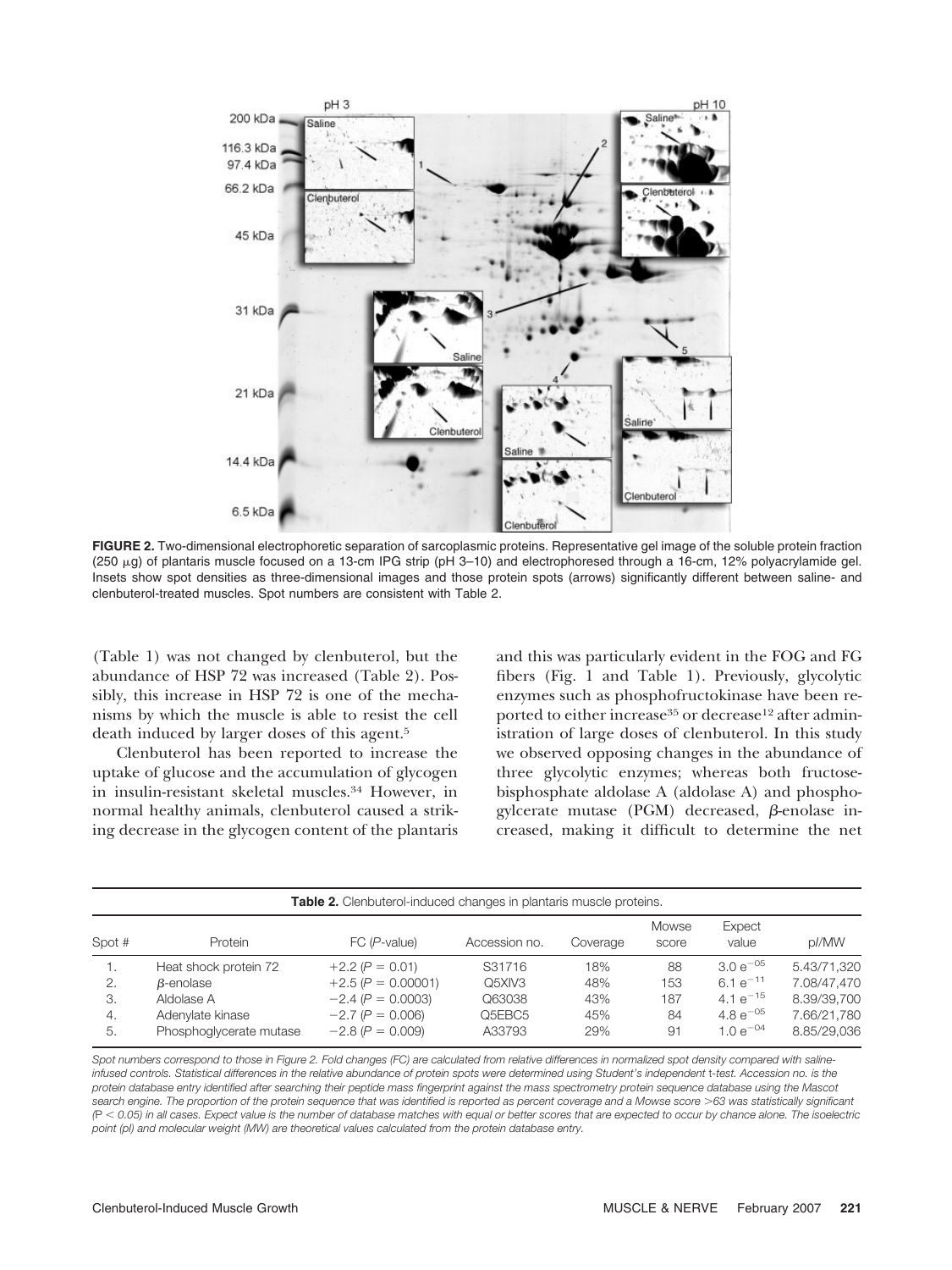effect of these changes on carbohydrate metabolism. Changes in some glycolytic enzymes may relate to aspects of muscle physiology other than energy metabolism. For example,  $\beta$ -enolase is localized to the perinuclear region,28 and similar to other glycolytic enzymes, such as lactate dehydrogenase and phosphogylcerate kinase, $37$   $\beta$ -enolase might have an auxiliary role in transcription and DNA replication or repair. The expression of  $\beta$ -enolase is decreased in denervated muscle41 and in a model of muscle damage and regeneration the abundance of  $\beta$ -enolase decreases immediately after the induction of damage, but is restored during regeneration.28 Therefore, the clenbuterol-induced increase in the abundance of  $\beta$ -enolase might be more closely associated with its hypertrophic effects, rather than its effects on energy metabolism.

Clenbuterol's lipolytic and anabolic (repartitioning) effects may be desirable as a therapy against metabolic disorders<sup>42</sup> and some of the evidence collected herein supports the therapeutic potential of clenbuterol. In particular, the observed decreases in adenylate kinase and aldolase A (Table 2) oppose the increased concentrations of these proteins measured in skeletal muscles of obese individuals.19 Similarly, the expression of HSP 72 was lower in the muscle of type II diabetic individuals,<sup>24</sup> but was elevated in the present study (Table 2) after administration of clenbuterol. Nevertheless, several of our observations could also be used to portray a less desirable image of clenbuterol-induced muscle growth. That is, the clenbuterol-induced decrease in aldolase A opposes the increased expression of this enzyme in endurance-trained muscle,<sup>44</sup> phosphoglycerate mutase deficiency is associated with exercise intolerance,10 and a decreased abundance of adenylate kinase could deleteriously affect the muscle's resistance to fatigue.21 Such observations seem to correlate well with the decreased exercise capacity commonly reported15,20,23,25 after administration of larger doses of clenbuterol and suggest that this effect might still be evident after administration of this low non-myotoxic dose.

The dose of clenbuterol used here in rats is thought to be equivalent to the safe therapeutic dose in humans<sup>26</sup> and, as opposed to larger doses, does not induce myocyte death.5 Contrary to our original hypothesis, the muscle growth induced by this dose was associated with alterations in the muscle's proteome. To some extent, the alterations oppose those observed in insulin-resistant and type II diabetic muscle and support the idea that clenbuterol might be beneficial in such circumstances. However, clenbuterol caused preferential hypertrophy of FOG fibers and reduced the oxidative potential and glycogen content of the muscle, suggesting that the deleterious effects of clenbuterol on muscle function may not have been negated by use of this low nonmyotoxic dose.

This research was funded by a British Heart Foundation junior research fellowship award (FS/04/028) to J.G.B.

#### **REFERENCES**

- 1. Argiles J, Almendro V, Busquets S, Lopez-Soriano FJ. The pharmacological treatment of cachexia. Curr Drug Targets 2004;5:265–277.
- 2. Bakker AJ, Head SI, Wareham AC, Stephenson DG. Effect of clenbuterol on sarcoplasmic reticulum function in single skinned mammalian skeletal muscle fibres. Am J Physiol 1998; 274:C1718 –C1726.
- 3. Bozzo C, Stevens L, Toniolo L, Mounier Y, Reggiani C. Increased phosphorylation of myosin light chain associated with slow-to-fast transition in rat soleus. Am J Physiol 2003;285: C575–C583.
- 4. Burniston JG, Chester N, Clark WA, Tan L-B, Goldspink DF. Dose-dependent apoptotic and necrotic myocyte death induced by the  $\beta_2$ -adrenergic receptor agonist, clenbuterol. Muscle Nerve 2005;32:767–774.
- 5. Burniston JG, Clark WA, Tan L-B, Goldspink DF. Dose-dependent separation of the hypertrophic and myotoxic effects of the  $\beta_2$ -adrenergic receptor agonist clenbuterol in rat striated muscles. Muscle Nerve 2006;33:655– 663.
- 6. Burniston JG, Ng Y, Clark WA, Colyer J, Tan L-B, Goldspink DF. Myotoxic effects of clenbuterol in the rat heart and soleus muscle. J Appl Physiol 2002;93:1824 –1832.
- 7. Burniston JG, Tan L-B, Goldspink DF.  $\beta_2$ -adrenergic receptor stimulation in vivo induces apoptosis in the rat heart and soleus muscle. J Appl Physiol 2005;98:1379 –1386.
- 8. Busquets S, Figueras MT, Fuster G, Almendro V, Moore-Carrasco R, Ametiller E, et al. Anticachectic effects of formoterol: a drug for potential treatment of muscle wasting. Cancer Res 2004;64:6725– 6731.
- 9. Choo JJ, Horan MA, Little RA, Rothwell NJ. Anabolic effects of clenbuterol in skeletal muscle are mediated by beta2-adrenoceptor activation. Am J Physiol 1992;263:E50 –E56.
- 10. Cornelio F, Di Donato S. Myopathies due to enzyme deficiencies. J Neurol 1985;232:329 –340.
- 11. Desplanches D, Ecochard L, Sempore B, Mayet-Sornay MH, Favier R. Skeletal muscle HSP72 response to mechanical unloading: influence of endurance training. Acta Physiol Scand 2004;180:387–394.
- 12. Dodd SL, Powers SK, Vrabas IS, Criswell D, Stetson S, Hussain R. Effects of clenbuterol on the contractile and biochemical properties of skeletal muscle. Med Sci Sport Exerc 1996;28: 669 – 676.
- 13. Doherty MK, McLean L, Hayter JR, Pratt JM, Robertson DH, El-Shafei A, et al. The proteome of chicken skeletal muscle: changes in soluble protein expression during growth in a layer strain. Proteomics 2004;4:2082–2093.
- 14. Duchen MR. Mitochondria and calcium: from cell signalling to cell death. J Physiol (Lond) 2000;529:57– 68.
- 15. Duncan ND, Williams DA, Lynch GS. Deleterious effects of chronic clenbuterol treatment on endurance and sprint exercise performance in rats. Clin Sci 2000;98:339 –347.
- 16. Guth L, Samaha FJ. Procedure for the histochemical demonstration of actomyosin ATPase. Exp Neurol 1970;28:365–367.
- 17. Hesketh JE, Campbell GP, Lobley GE, Maltin CA, Acamovic F, Palmer RM. Stimulation of actin and myosin synthesis in rat gastrocnemius muscle by clenbuterol; evidence for translational control. Comp Biochem Physiol 1992;102C:23–27.